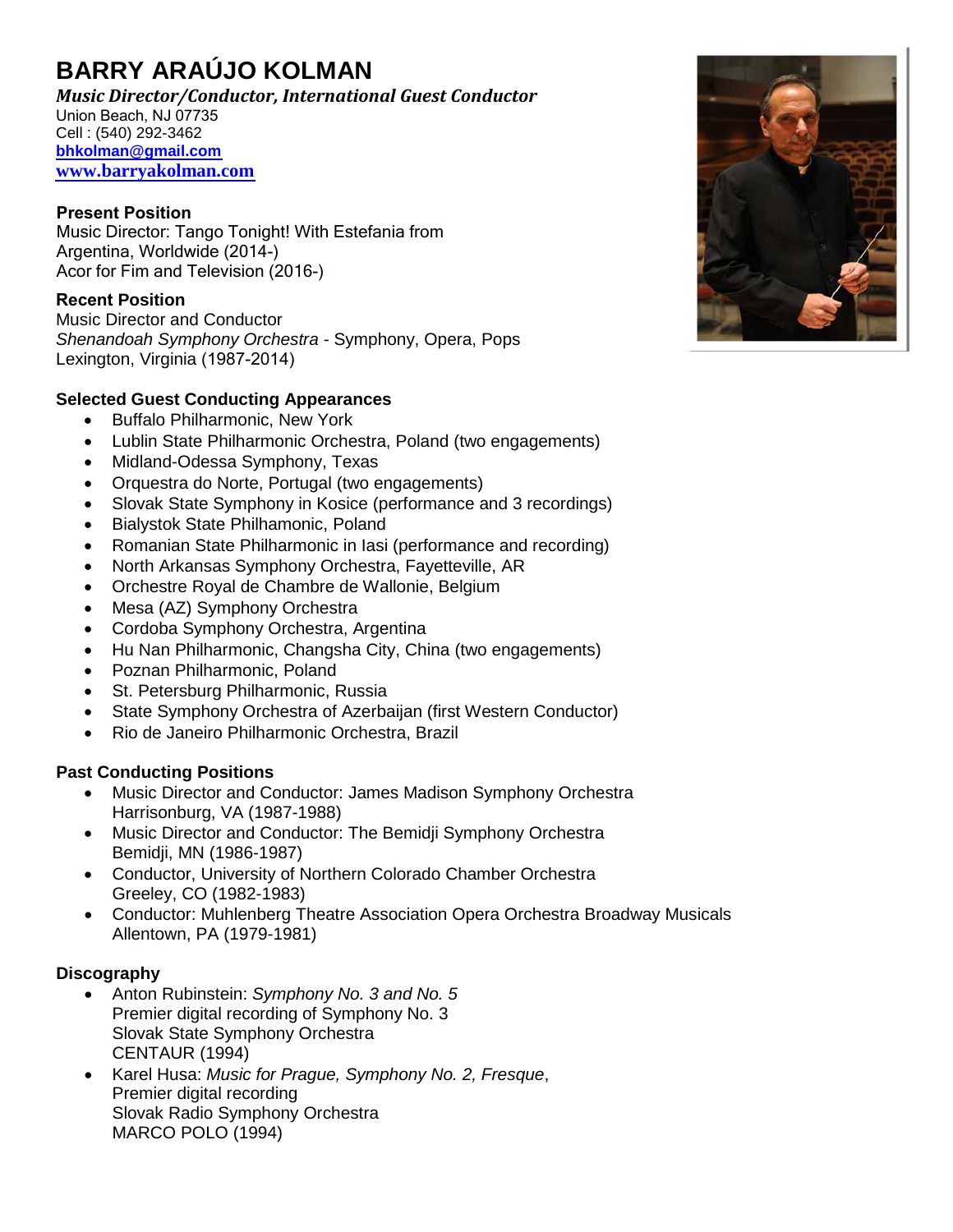# **BARRY ARAÚJO KOLMAN**

*Music Director/Conductor, International Guest Conductor* Cell : (540) 292-3462 **[bhkolman@gmail.com](mailto:bhkolman@gmail.com) [www.barryakolman.com](http://www.barryakolman.com/)** Union Beach, NJ 07735

- George Antheil*: Symphony No. 5, Capital of the World Ballet, Archipelago* Premier digital recording Slovak State Philharmonic CENTAUR (1996)
- Max Steiner: *The Treasure of the Sierra Madre Suite, The Charge of the Light Brigade Suite* Premier digital recording Slovak State Philharmonic CENTAUR (1997)
- The Soul of Tango, ORPHEUS CLASSIC, 2021
- George Gershwin: *American in Paris, Concerto in F, Cuban Overture* Romanian State Philharmonic THALASSA RECORDS (2002)

#### **Education**

- University of Northern Colorado: Doctor of Arts (with High Honors) in Instrumental Conducting (1985)
- Illinois State University: Master of Music (with Honors) in Clarinet Performance (1975)
- Graduate Fellowship Studies in Clarinet at Schiller College in Berlin, Germany (1974)
- Crane School of Music, Potsdam College: Bachelor of Music in Music Education (1973)

### **Conducting Instruction**

- Zubin Mehta, The Juilliard School, New York City
- Frederick Fennell, University of Northern Colorado
- Eugene Corporon, University of Northern Colorado

### **Clarinet Instruction**

- David Weber, New York City Ballet Orchestra
- Karl Leister, Berlin Philharmonic Orchestra
- Larry Combs, Chicago Symphony Orchestra

### **Violin Instruction**

• William Claytor, Eastern Mennonite University

### **Grants and Fund Raising Activities**

- Recipient of "Scholar in Residence" Award to bring Mark Nuccio, First Clarinet of the New York Philharmonic as Guest Soloist; organized *Clarifest*
- Fulbright Scholar alternate for study and performing in Brazil, 2012
- Recipient of funding from Class of 1965 Endowment for Excellence in Teaching for development of Opera Workshop
- Recipient of Glenn Grant from Washington and Lee University to guest conduct and lecture in Germany
- Raised funds for the James Madison Symphony Orchestra Tour 1988 to New York
- Recipient of grants, Schmitt Foundation, Burlington Northern Foundation, Minnesota Region 2 Arts Council for Kinder-Concerts with Sesame Street's Bob McGrath
- Recipient of grant, BSU Hobson Union Program Board for Guest Soloist Series with The Bemidji Symphony Orchestra
- Recipient of Grant, Center for Arts Criticism, Minnesota Humanities Commission, McKnight Foundation, Hobson Union Program Board for Vander Velde Commission
- Recipient of Grant, Bemidji State University Alumni Association, BSU Foundation for Weekend for High School String Players